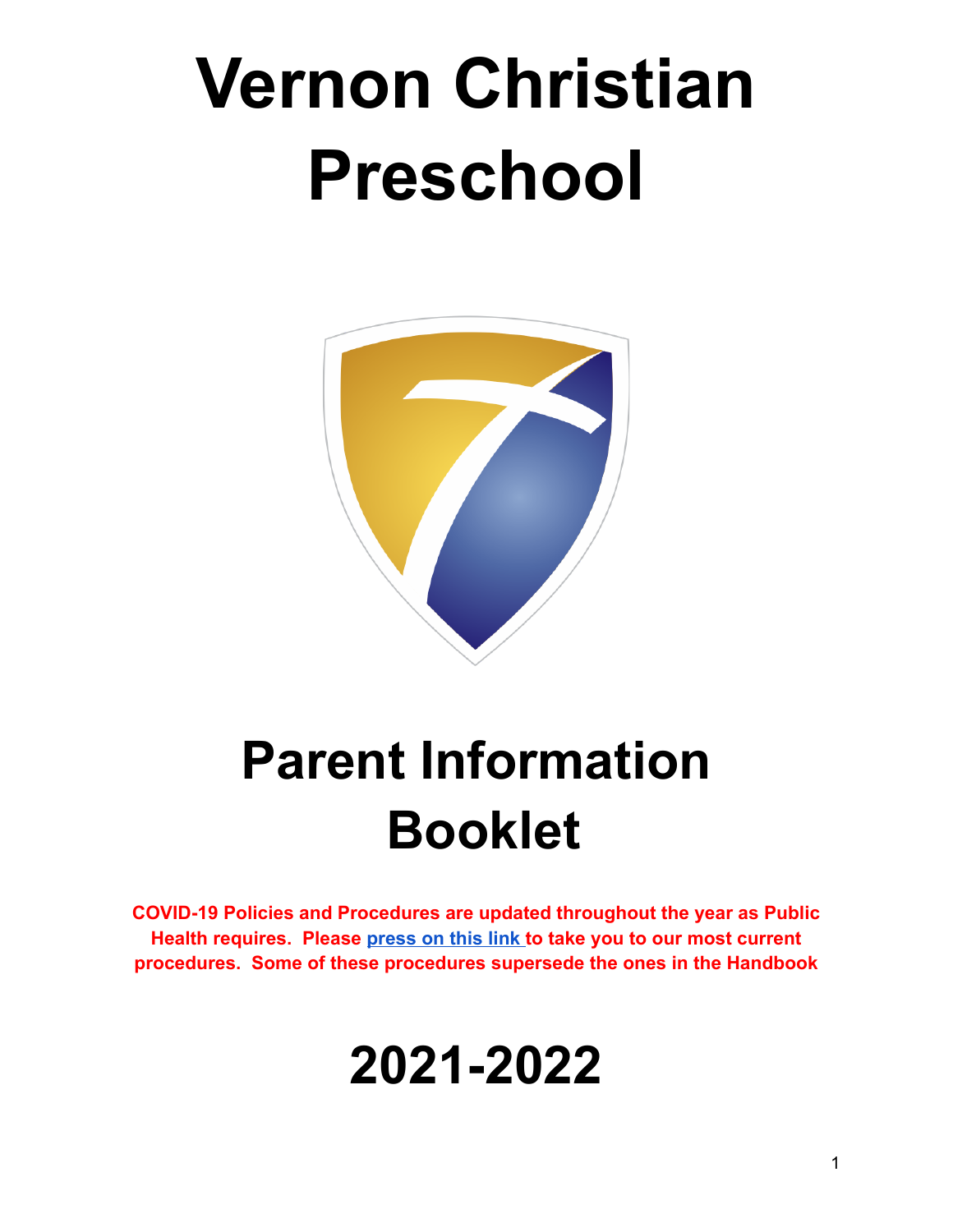# **Vision Statement of VCPS**

Vernon Christian School and Vernon Christian Preschool are a Christ-centered community, which, led by the Spirit, seeks to instill in all our children the knowledge of the Sovereignty of God.

We encourage and challenge our children to develop their unique gifts and talents, to glorify God, to serve their neighbours and to care for God's creation.

# **Vernon Christian Preschool**

6890 Pleasant Valley Road Vernon, BC V1B 3R5 Phone (250)545-7345 Fax (250) 545-0254 Email: preschool@vcs.ca

> **Mr. Matt Driediger, Principal Mrs. Tania Driediger, Director**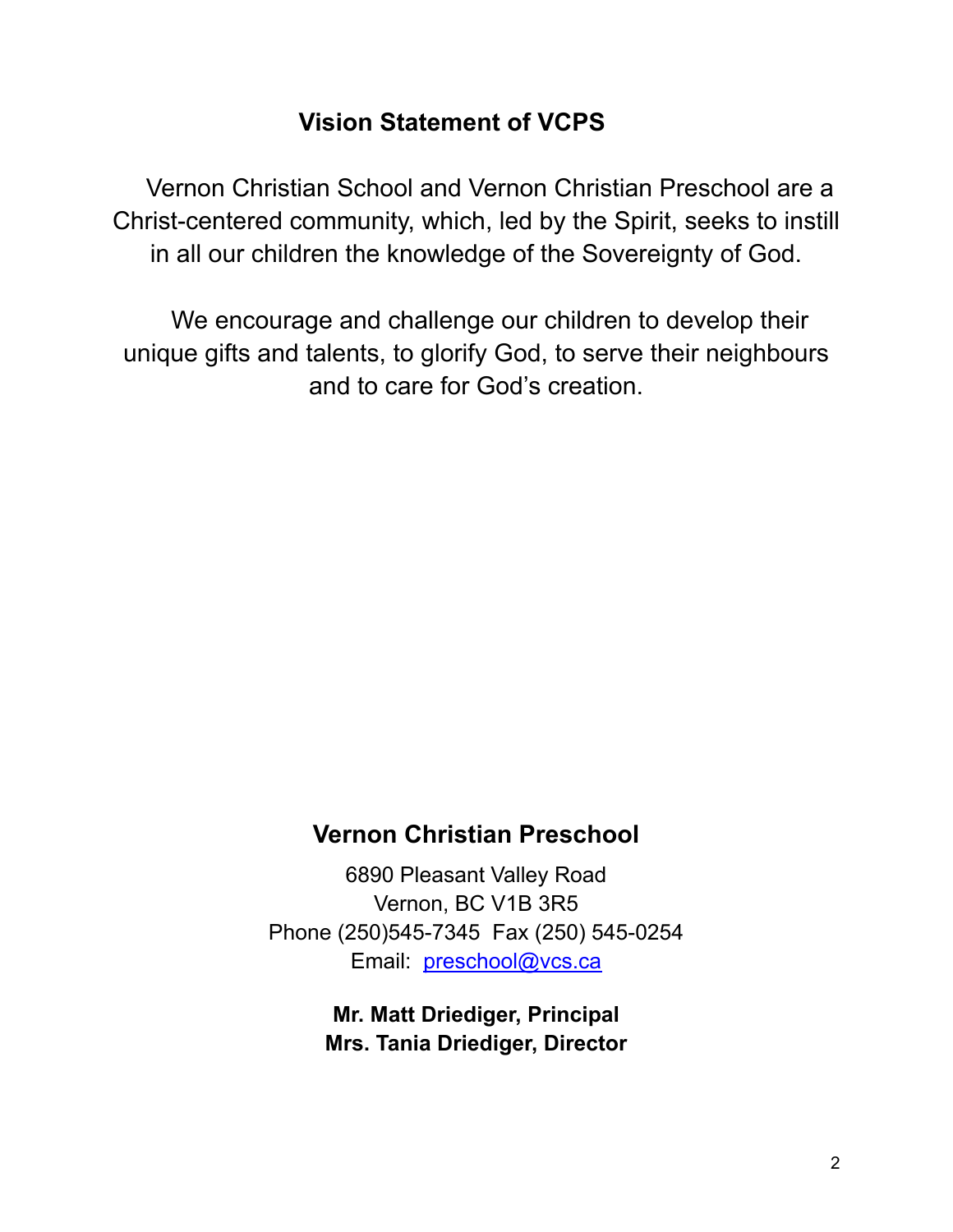# **Vernon Christian School Preschool Handbook**

#### **Welcome**

We believe God created preschoolers full of imagination and curiosity. They have an exciting world at their fingertips ready to explore. Our aim at Vernon Christian Preschool is to offer an enriched, safe and stimulating environment that recognizes the God-given uniqueness of children and allows them to explore and develop a love for learning.

As the saying goes, play is a child's work and the classroom is his/her laboratory. Through play and various activities, including music and movement, creative art, games, field trips, stories, outdoor and gym play, Bible time and quiet time, children will be given the wonderful opportunity to develop God given gifts and talents in all areas of learning including social, emotional, spiritual, cognitive, and physical realms.

Preschool is an important step in a child's early learning career. Every child is unique with special needs, interests, and characteristics. Because children are important to us, Vernon Christian Preschool works in partnership with families to help children to grow, learn, and develop as individuals and as members of our preschool community.

# **How do we as early childhood educators facilitate your child's growth during the preschool year?**

- Giving every child unconditional love with smiles, friendly words, encouragement and care
- Showing each child respect by considering his/her opinions and validating feelings
- Providing limits that are reasonable and understandable to the children to create a safe place
- Giving opportunity to succeed and build confidence; being sure the tasks are challenging and not frustrating
- Helping each child be responsible; giving him/her the tools to do his/her own "task
- Providing opportunities to make choices ("Would you like to play at the sand table or do a puzzle?)
- Developing problem solving skills; giving guidance while children work through their own problem
- Knowing the individual needs of each child through a good knowledge of child development; working at meeting areas of growth by planning appropriate activities
- Celebrating accomplishments, one step at a time
- Nurturing and supporting children's differences and uniqueness
- Providing opportunities to develop children's interests as the children initiate them, but also introduce and utilize teacher initiated activities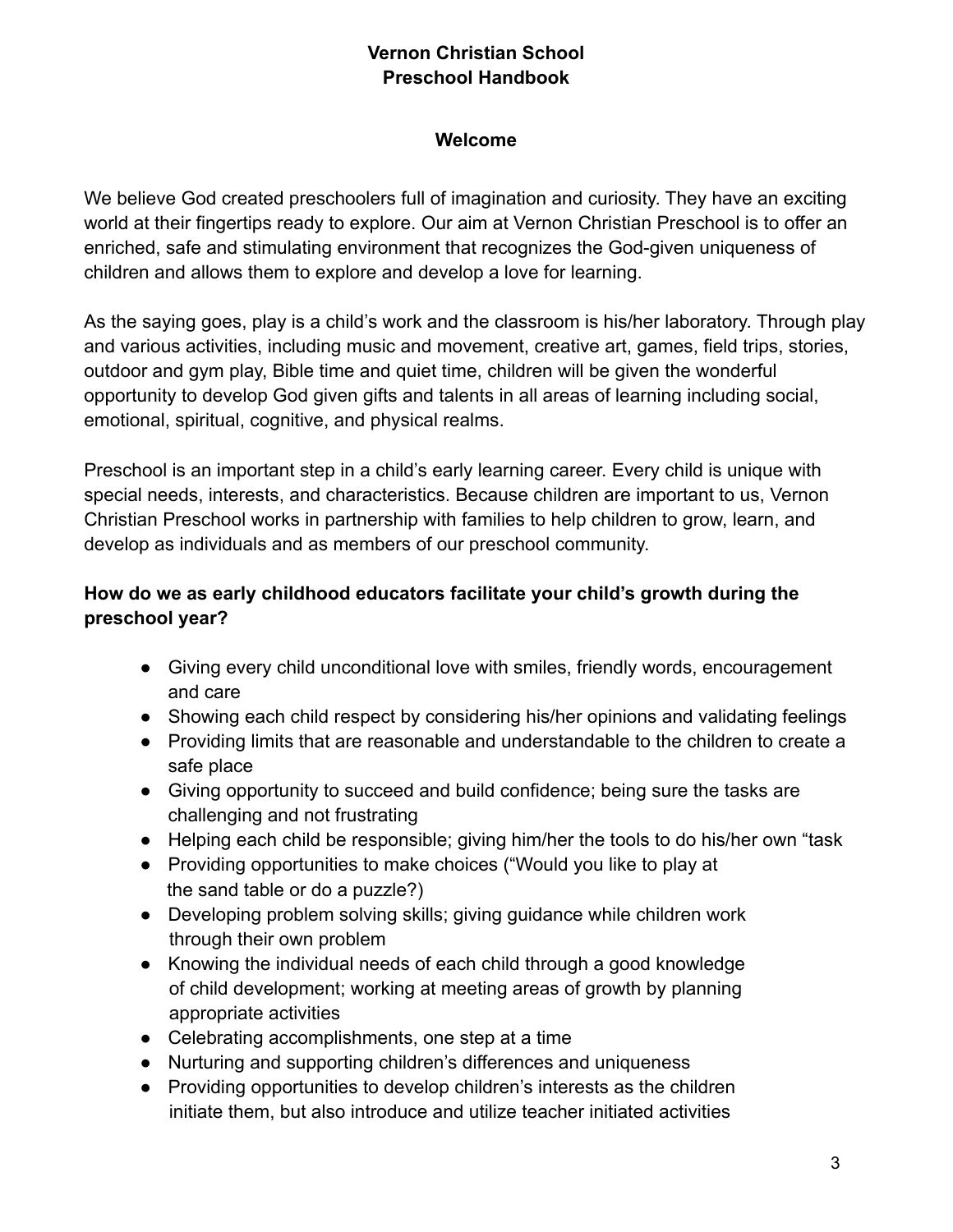# **Philosophy**

Vernon Christian Preschool is a play-based program, which focuses on exploration, discovery, and creativity with small class sizes. Social development is a very important part of your child's emotional growth and preschool is a gentle introduction and transition into this social playground. We foster social development through free play time, discussion time at circle, drama, show and tell and special helper. Our art, math, science and circle curriculum is based on themes throughout the year, with many opportunities for the children to express themselves creatively. We focus on process rather than product; what your child brings home from preschool may not look like a finished project to you, but it's something they have worked very hard on and will be very proud of.

# **Admissions**

Children must be 3 years of age by December 31 Children must be toilet trained or in pull-ups if they have occasional accidents If there is space in a class we will enroll throughout the year.

# **Registration Process**

Complete the Vernon Christian Preschool Registration Form for each child you would like to enroll. Attach a non-refundable registration fee of \$50. Make cheques payable to Vernon Christian School.

# **\*\* It is the parents responsibility to communicate any support need or behaviour concern in your child's registration paperwork. Parents are also responsible to update the Director (by email) if there are any changes as soon as possible.**

Please return to the Elementary Campus office:

- 1. The completed registration form(s)
- 2. The registration fee (\$50)
- 3. A copy of your child's birth certificate
- 4. A copy of your child's immunization record
- 5. A copy of any court order pertaining to your child(ren)
- 6. P.A.P form or Paid in Full plus a void cheque.

# **Best Fit Policy:**

# **\*\*\* Each preschool child will be on three-month probation to assess the preschool's ability to meet the child's needs at the discretion of Vernon Christian School.**

# **Start Date Details:**

The teacher will contact you by email in mid-August with specific class details. Preschool starts the same as school (Sept. 7) and ends June 8th. There are 2 two-week closures (Christmas & Spring Break) & 2 pro-d days. Monthly fees are averaged out over the entire year – i.e. October, a long month – June, half a month – same monthly fee.

**\*\*\* Admission into the preschool does not automatically transfer into admission into the rest of the Vernon Christian School system. A separate application must be made for admission into Kindergarten.**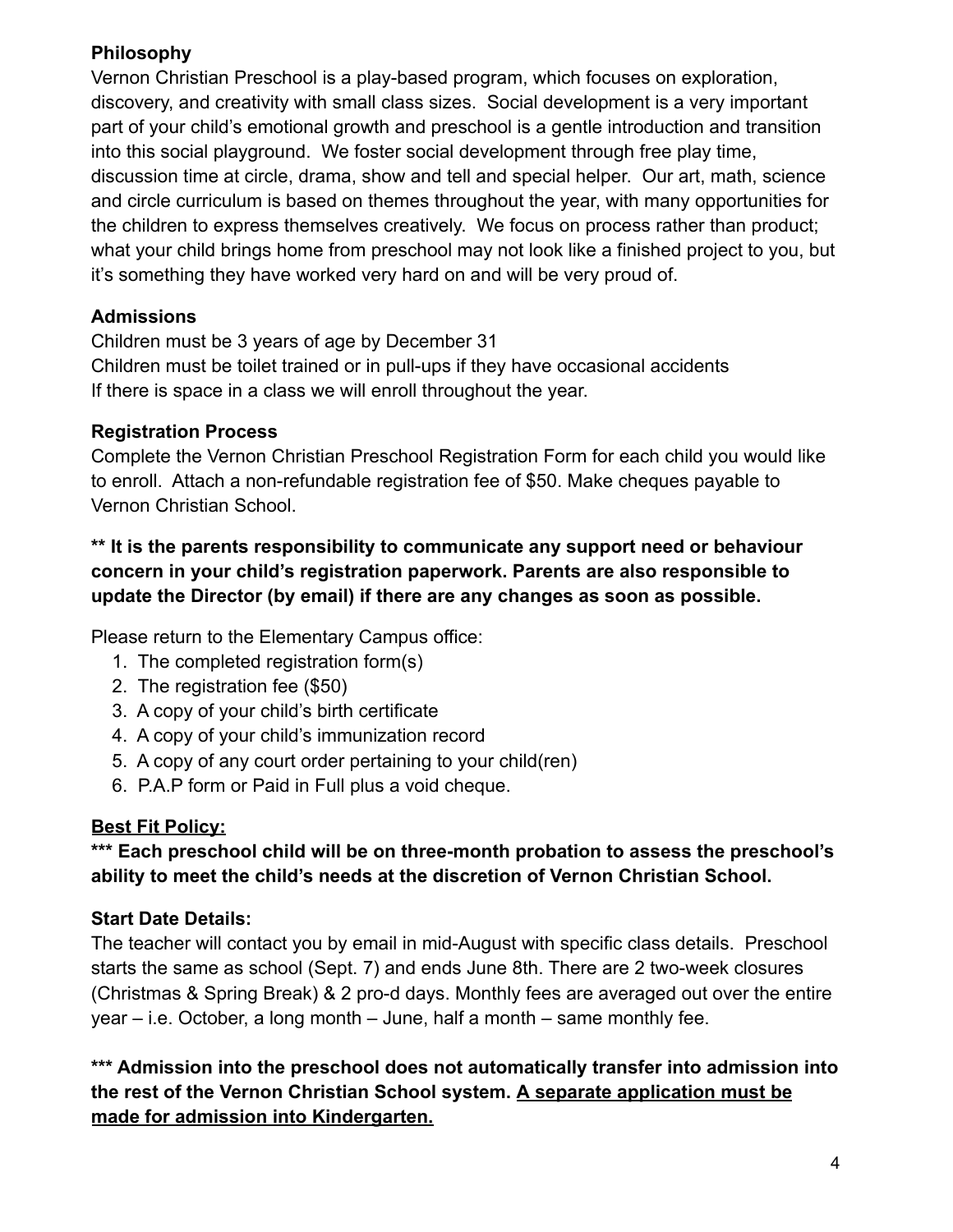# **Preschool Fees**

Fees may be paid by monthly pre-authorized payments by filling in a Personally Approved Payment Service form and attaching a void cheque. Families may make arrangements with the Business Office by paying in full prior to Aug. 1 or in two installments (Aug and Jan). Without payment or arrangements made, your child's space may be given to someone else on the waiting list.

There may be small field trip fees, 1-2 per year. Thirty days' written notice is required prior to withdrawal for refund of any paid tuition. Please contact Tania Driediger at [tdriediger@vcs.ca](mailto:tdriediger@vcs.ca) if you need to withdraw your child from our program. **Please contact the VCS Business Office to make refund arrangements as necessary. 250-545-7345 ext. 30.**

#### **Repayment Agreement**

Tuition Fees (that are paid through pre-authorized payments) that have already been received are non-refundable. If the school is closed due to unexpected circumstances the pre-authorized payments will be discontinued until the program resumes as usual. If you have fully paid the year or half year, you will be refunded the month(s) fees following the unexpected closure.

#### **Class times (2.5 hour program)**

| 4 yr old Mon/Wed/Fri a.m.   | $8:30 - 11:00$ |
|-----------------------------|----------------|
| 4 yr old Mon/Wed/Fri p.m.   | $12:15 - 2:45$ |
| 3 yr old Tues/Thurs a.m.    | $9:00 - 11:30$ |
| 3 & 4 yr old Tue/Thurs p.m. | $12:15 - 2:45$ |

#### **About Your Preschool Teachers**

At VCS Preschool we believe small class sizes serve learning better. The staff/child ratio is in line with regulations from the Community Care Facilities Licensing Act. The preschool teachers are licensed to practice in BC as Early Childhood Educators and have up to date first aid certification. The preschool teachers are required to submit a criminal record check.

#### **General Program Outline (routine may be adjusted slightly)**

- Free play: Children explore centers and they may do art
- Clean up time: All children are encouraged to help
- Wash routine: All children will wash their hands before snack
- Snack time: Sit down for snack, prayer
- Learning Circle/Discussion time: Music and movement, stories, drama, discussion time, show & tell, felt stories
- Outside play or gym time (depending on weather): Gross motor time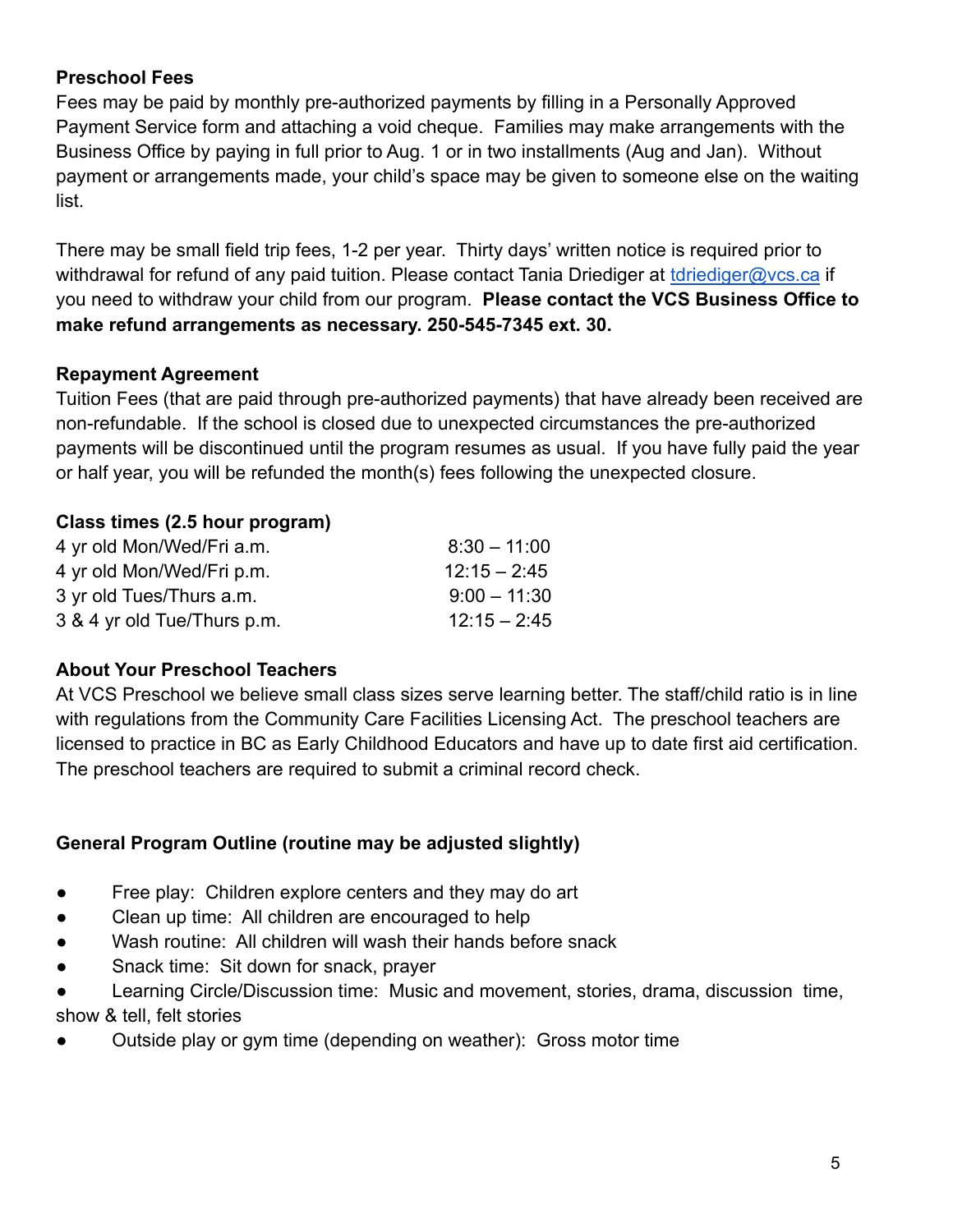# **Separation**

We would like the first days of school to be a positive and happy experience for each child. Separation can be difficult for some children and parents. We ask that parents:

- Discuss with their child their intention to leave.
- Say goodbye in a kind but firm manner.
- Reassure the child of the parent's intention to return when school is finished.

● Be consistent and loving and the child will have a smooth and happy start to the school year.

# **Gradual Entry**

If this is your child's first preschool or group experience away from you,

the teachers can help assess his/her gradual entry needs. If your child is having difficulty adjusting, the teacher will help decide how long your child will stay each day. **Please do not discuss your child's problems or concerns with a teacher when your child is within earshot.**

# **Arrival and Pick Up**

The protocols regarding arrival and pickup are for the safety of your child and must be respected. Parents or caregivers must bring in and pick up their child from the preschool room and sign in upon entry. **Children will only be allowed to leave the facility with parents, guardians, people specified on the registration form or a person who has written permission from the child's parent.** The Preschool Director may choose to verify permission by telephone prior to release. The preschool will assist in making alternate arrangements if a parent/guardian appears "unable" to safely deliver the child home. In the event that there is a concern for the safety of the child due to the adult's ability to drive safely, the police will be notified.

If the parent does not arrive to pick up the child the teacher will contact the parent(s) work and home number(s) and all emergency contact people listed. We will keep trying for two hours at which time the Ministry of Children and Family Development (MCF) will be contacted.

If an unauthorized person attempts to pick up the child the teacher will ask the person to remain outside the classroom until the parent is contacted for consent and check the person's ID before allowing the child to be released.

If the unauthorized person becomes confrontational to the teacher's request, the teacher will notify the principal and ask him to talk with the person and attend to the children in her care including the child in question.

If the unauthorized person forcefully removes the child the principal will write down the license plate number of the vehicle in question, call the police and MCF.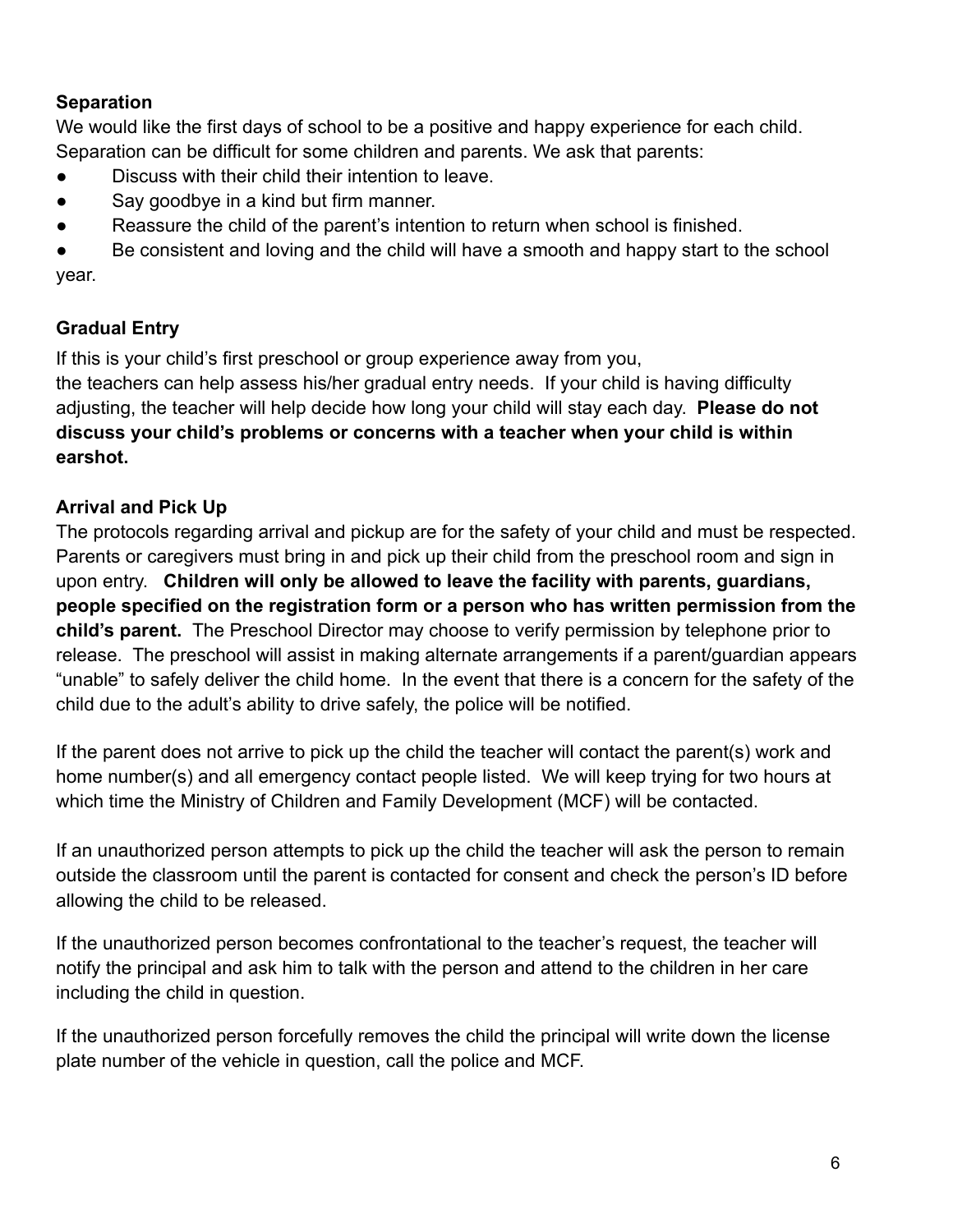# **Parental Access**

If a parent has a family emergency and arrives unexpectedly please call the school secretary or come to the office. The office secretary will be apprised of the preschoolers' whereabouts if not in class.

The preschool must have all copies of custody agreements, restraining orders or court orders denying a parent access.

If a parent informs the school that the other parent no longer has access to the child, the written documents must be submitted before access is denied. If a prohibited parent arrives to pick up the child or visit, the police will be notified immediately and asked to intervene. The supervisory parent will be contacted and asked to pick up the child.

#### **Late Fees**

Parents are required to pick up their children promptly at the end of class. More than one late occurrence (more than 15 minutes late) could result in a late fee charge of \$10.00 per late occurrence. This fee must be paid before the child returns to class.

#### **Withdrawal**

Withdrawal notice of 30 days is required. Failure to provide adequate notice will result in forfeiting one month's fees.

#### **Attendance**

School is in session from September to mid-June observing the same statutory holidays, Christmas and Spring break as the rest of the Elementary Campus (K-6). Preschool begins on the first day after Labour Day. There will be two professional development days for preschool teachers.

There are no refunds or fee reductions for statutory holidays, sick days, or for family holidays that may be taken throughout the school year. Please regularly visit the school's website to check the calendar. As a parent of a preschooler at Vernon Christian School, you are warmly invited to attend all school events.

For school closures due to bad weather, lack of heat or water, or emergency, please listen to **Beach Radio 107.5FM.** The school will contact the radio station as soon as possible.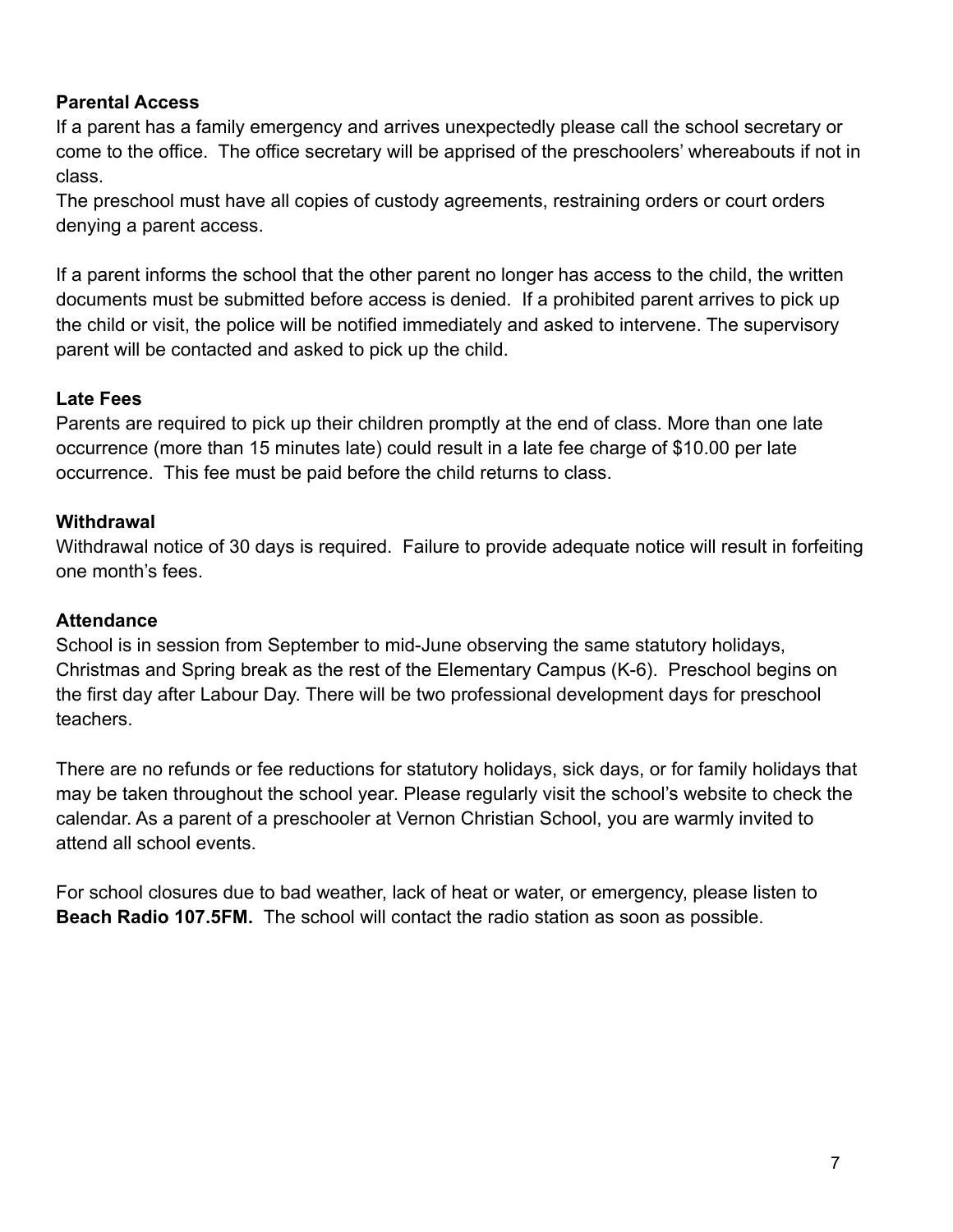# **Illness in Child Care – A Quick Guide**

| <b>Disease</b>                                 | <b>Symptoms</b>                                                                                                                                               | Infectious?                                    | <b>Remove from</b><br><b>Centre</b>                                  |
|------------------------------------------------|---------------------------------------------------------------------------------------------------------------------------------------------------------------|------------------------------------------------|----------------------------------------------------------------------|
| Chicken Pox                                    | Fever<br><b>Blister Type Rash</b>                                                                                                                             | <b>YES</b><br>5 days after<br>onset            | <b>YES</b><br>From when spots first<br>appear and 5 days after       |
| Cold With Fever                                | Runny nose, clear discharge, doesn't want to eat, slight<br>cough, plus fever - above 37C. Runny nose-green discharge,<br>tired, severe cough, hurts all over | <b>YES</b><br>Before and<br>during<br>symptoms | <b>YES</b><br>Until symptoms return to<br>common cold                |
| Common Cold                                    | Runny nose, clear discharge, doesn't want to eat, slight<br>cough                                                                                             | <b>YES</b><br>Before and<br>during<br>symptoms | <b>NO</b>                                                            |
| Diarrhea #1                                    | Runny stools, if no other problems, check with parent. It could<br>be normal or because of diet.                                                              | <b>NO</b>                                      | <b>NO</b>                                                            |
| Diarrhea #2                                    | Runny stools, fever about 37C, bad smell, fussy,<br>ranky, pain and/or vomiting                                                                               | <b>YES</b>                                     | <b>YES</b><br>Until Doctor says it is not<br>not infectious.         |
| Ear Infections                                 | Fever, clear discharge from nose, cranky, pulls on ear                                                                                                        | <b>NO</b>                                      | <b>NO</b>                                                            |
| Flu                                            | Fever is about 37C, cranky, in pain, may have runny nose,<br>nausea or vomiting.                                                                              | <b>YES</b>                                     | <b>YES</b><br>Until symptoms are gone                                |
| Hand, Foot &<br><b>Mouth Disease</b>           | Spots on palms of hands fingers and soles of the feet.<br>Sometimes on buttocks; for 7 to 10 days.                                                            | <b>YES</b>                                     | <b>NO</b>                                                            |
| <b>Herpes Simplex</b><br>(common cold<br>sore) | Fever blister or sore around mouth                                                                                                                            | <b>YES</b>                                     | Decide each individual<br>case with a Public Health<br><b>Nurse</b>  |
| Impetigo                                       | Crusty rash, mostly on face, arms or legs                                                                                                                     | <b>YES</b>                                     | <b>YES</b><br>Until on antibiotics for 24<br>hours                   |
| Nausea-Vomiting                                |                                                                                                                                                               | <b>YES</b>                                     | <b>YES</b><br>Until it stops                                         |
| Pink Eye                                       | Thick discharge from one or both eyes, redness or itching of<br>one or both eyes                                                                              | <b>YES</b>                                     | <b>YES</b><br>Until seen by a doctor<br>who says child may<br>return |
| Rashes                                         | Red spots anywhere - can be measles, chicken pox,<br>allergies, impetigo                                                                                      | <b>YES</b>                                     | <b>YES</b><br>Until doctor says it is not<br>contagious              |
| Sore Throat                                    | Fever, red throat, hurts to swallow (could be strep throat)                                                                                                   | <b>YES</b>                                     | <b>YES</b><br>Until on antibiotics for 24<br>hours                   |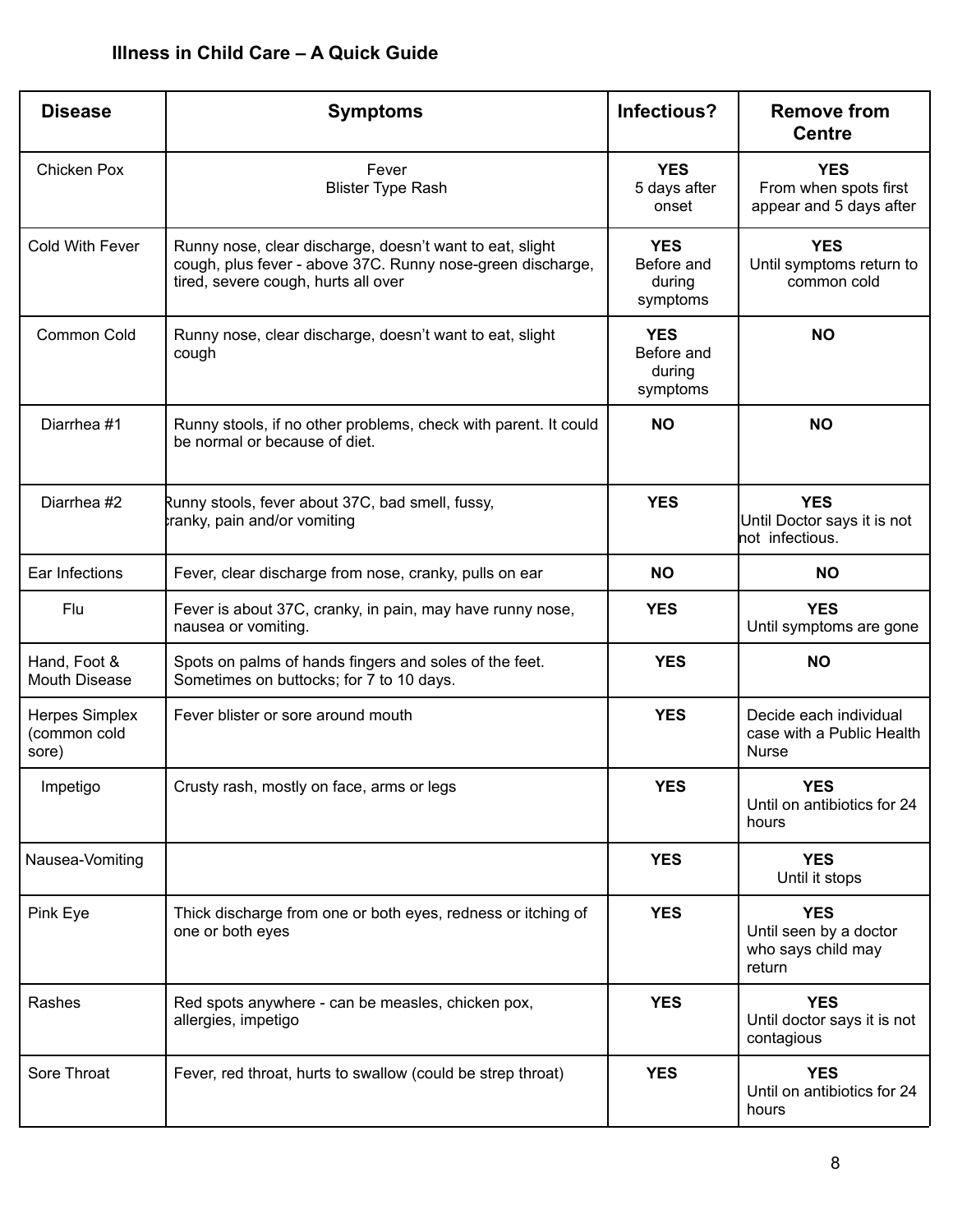# **Health and Illness**

Our preschool is committed to provide a safe and healthy place for each child. A child with a communicable disease must be kept at home. This includes fever, cold, vomiting, diarrhea, rash, chronic cough, pink eye, etc. Everyone appreciates you leaving a sick or potentially sick child at home. Please be considerate of germs that spread so quickly among children. Covid policies and procedures are located on the link on the first page. The following points are observed:

- Parents should call or email the teacher if their child is not attending
- Children must be kept home if not able to participate in regular activities including outdoor play.
- If a child has been exposed to any contagious disease (Chickenpox, mumps, measles, etc. or a parasite like lice) the school must be notified. A child may only return to the school with a doctor's consent.
- Children must be fever free and have stopped vomiting/diarrhea for a twenty-four hour period before returning to school.

If your child becomes ill at school:

- (a) your child will be isolated in comfort and with supervision
- (b) the parent or emergency number will be contacted
- (c) if no contact person can be reached, the child will remain isolated and observed.

# **Updating Information in Your Child's File**

Information about your child needs to be kept up-to-date at all times. Please inform the Preschool Director of any information changes such as: immunization records, email address, address or phone number, custody or authorized pick up persons etc. We will transfer all the information you provide into your child's file.

# **Children With Allergies**

Your child may be allergic to various substances and this needs to be brought to the attention of the teacher. This is especially true if the allergy or insensitivity is to any food type.

# **Life Threatening Allergies**

If your child suffers from a life-threatening allergy (ie: anaphylaxis), it is of paramount importance that you fill out an extended medical form prior to admission into the preschool. **NO CHILD WITH A LIFE-THREATENING ALLERGY WILL BE ADMITTED INTO VERNON CHRISTIAN PRESCHOOL WITHOUT EMERGENCY PROTOCOLS BEING ESTABLISHED AND IN PLACE.** This is required by Licensing.

# **Medications**

No medication will be administered by any staff member, prescription or over-the-counter, unless a "Permission to Give Medication" form has been completed. The school secretary in the office dispenses all medications. Please ask your doctor if the dosage times can be set up to fit your home schedule. This way you will have control personally of administering amounts and time of dosage. Verbal consent will not be accepted. (Licensing regulation).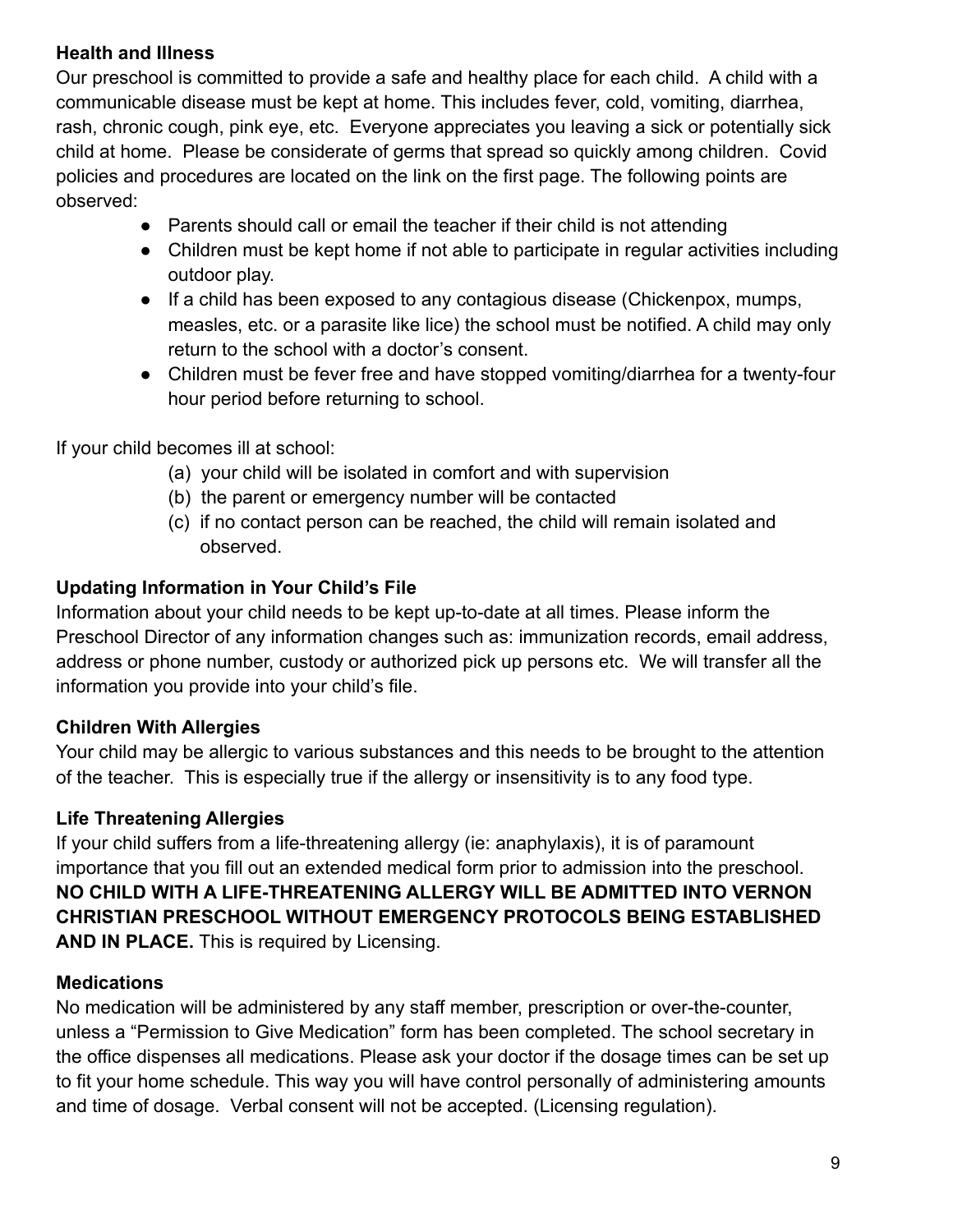#### **Immunization**

For the health of all our preschoolers, all children who attend Vernon Christian School Preschool are strongly recommended to have completed the standard course of immunizations.

The student registration form has space for providing this information and parents are required to notify the preschool updates to their child's immunization.

If you choose not to immunize please write a note that we can include in your child's registration papers. If an outbreak occurs your child will not be able to attend un-immunized.

# **Guidance and Discipline**

Children feel accepted and secure when they know what is expected of them. The classroom is a happy place when it is free from confusion and disorder. There are clear guidelines that we use to encourage appropriate social and behavioural development such as:

- Setting limits early in the year to recognize appropriate and inappropriate behaviour
- Using choices and natural consequences
- Redirection and distraction
- Teacher-facilitated problem solving
- Giving clear instructions

#### **Active Play Policy**

The staff will ensure that the children have 30 minutes of daily active play time outside or in the gym in poor weather. This playtime will consist of both teacher and child led games and activities that will provide gross motor and fine motor skill development while raising their heart rates. Active play builds strong bones and muscles, improves concentration, coordination and balance, as well as thinking and learning skills. Active play also provides opportunities to develop social skills and builds confidence in children.

**Cool down time** is used when a child physically hurts another child. (A short amount of time away from the other child/ren s/he has hurt, where the child will be given a moment to engage in something quiet and easy. The teacher will then explain and model a positive response for future situations.) This method allows the child to have a few minutes to reflect on his/her feelings and those of the other child if applicable. Then, with the help of the teacher, the child is given the opportunity to come up with a positive plan for success in future situations.

#### **Conflict Resolution**

Following the scriptural guidelines in Matthew 18, when a parent has a concern, grievance, or complaint it must first be directed to the teacher or parent involved in a manner of open dialogue with the intention of resolving the problem. If healing does not occur due to tension, lack of communication, etc., the School Principal shall be notified and both parties shall meet with the Principal in an effort to restore a healthy situation. If a satisfactory resolution is still not made, the concern may be brought to the Vernon Christian School Board.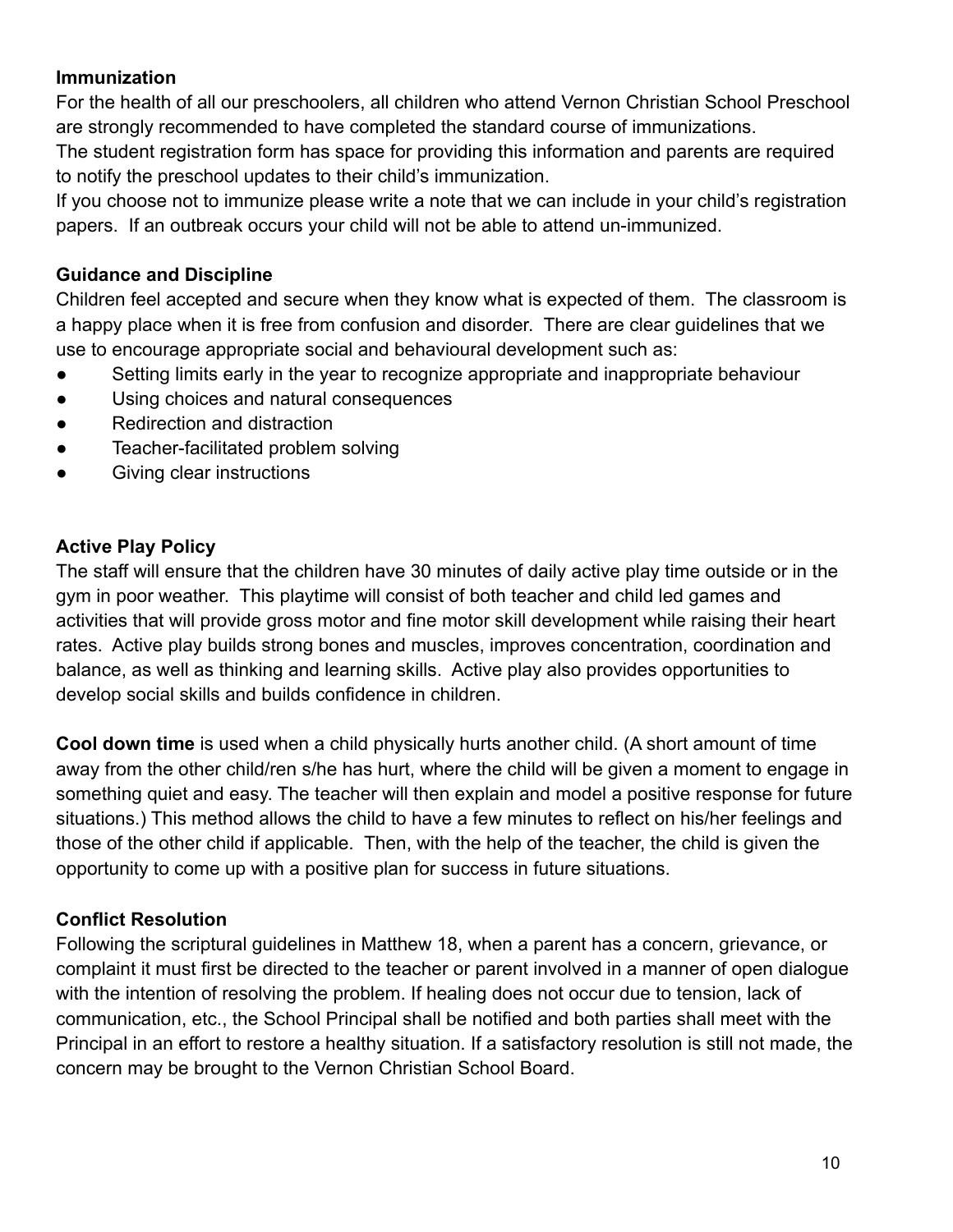# **Parent Communication**

Throughout the year you will be receiving newsletters or emails to inform you of things happening in the preschool such as field trips, themes, etc.

Please email your child's teacher (or mention at the beginning or end of class) for any pick up/drop off changes, days your child will be away, or any other info you would like the teacher to know about.

Be sure to make the teacher aware of any events or problems that may affect your child's behaviour, whether it is his/her health or just a matter of "getting up on the wrong side of the bed". Please email Tania at tdriediger@vcs.ca or lalder@vcs.ca

# **Pictures**

Throughout the year photos will be taken of your children in the preschool. If you do not wish to have your child photographed please indicate your preference on the registration form. The preschool is required to keep one photograph of your child on file (confidential).

# **Clothing**

Children should wear comfortable play clothes to school. During cold or rainy weather, please send along coats, boots and mittens. An extra pair of non-marking VELCRO shoes are required to be left at the school for indoor play. Sun protection should be worn from April to June and in September. Children should bring a knapsack with an extra pair of pants and underwear for unexpected accidents. All personal belongings should be labeled with the child's name.

# **Birthdays**

Birthdays are special and exciting for each child. You may bring in a special birthday treat for your child's birthday.

# **Snacks**

Snacks are **NOT** provided by the preschool. Please send a healthy snack with preferably 2 food groups. When you arrive the snack can be placed in the small fridge by the cubbies. Please send a labeled water bottle with your child daily (no Juice please).

The preschool staff will encourage eating and drinking but will not force your child to eat. If your child has difficulty with snack, the staff will apprise you of their observations at the end of the day. **Please note we are an ALLERGY AWARE preschool alignment with the rest of Vernon Christian School.** An email will be sent if a child in your child's class has an allergy.

# **Field Trips**

Our program includes field 1 – 2 trips to various interesting places in the community. Notices will be sent home as each event approaches. **We require that parents accompany and drive their child on the field trip or find someone who can take his/her place or they may not be permitted to attend the event**. Carpooling is recommended, parents are responsible for arranging this.